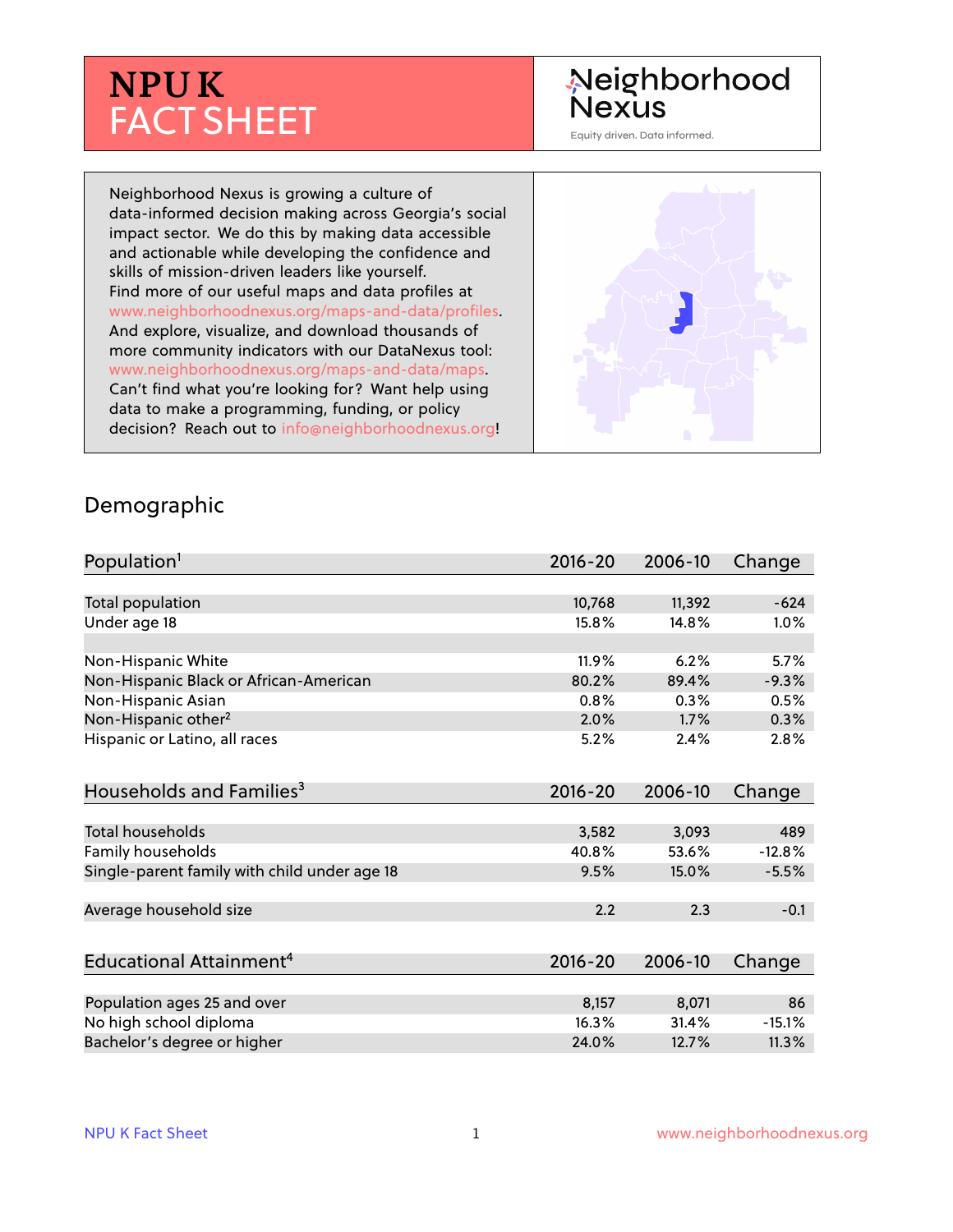## Change Measures, continued...

| Employment <sup>5</sup>                            | $2016 - 20$ | 2006-10  | Change   |
|----------------------------------------------------|-------------|----------|----------|
|                                                    |             |          |          |
| Total workers residing in NPU                      | 3,224       | 3,200    | 24       |
| Workers with earnings \$1250/month or less         | 26.1%       | 34.0%    | $-7.8%$  |
| Workers with earnings \$1251/month to \$3333/month | 39.7%       | 51.6%    | $-11.9%$ |
| Workers with earnings greater than \$3333/month    | 34.1%       | 14.4%    | 19.7%    |
| Total jobs located in NPU                          | 2,541       | 2,607    | -66      |
| Jobs with earnings \$1250/month or less            | 19.3%       | 19.3%    | 0.0%     |
| Jobs with earnings \$1251/month to \$3333/month    | 32.6%       | 43.1%    | $-10.5%$ |
| Jobs with earnings greater than \$3333/month       | 48.1%       | 37.6%    | 10.5%    |
|                                                    |             |          |          |
| Jobs/workers ratio                                 | 0.8         | 0.8      | $-0.0$   |
| Income and Poverty <sup>6</sup>                    | $2016 - 20$ | 2006-10  | Change   |
|                                                    |             |          |          |
| Median household income                            | \$30,645    | \$26,128 | \$4,518  |
|                                                    |             |          |          |
| Population for whom poverty status is determined   | 8,260       | 8,372    | $-112$   |
| Population below poverty                           | 33.2%       | 44.8%    | $-11.6%$ |
| Housing <sup>7</sup>                               | $2016 - 20$ | 2006-10  | Change   |
|                                                    |             |          |          |
| Total housing units                                | 5,056       | 4,870    | 186      |
| Occupied housing units                             | 70.9%       | 63.5%    | 7.3%     |
| Vacant housing units                               | 29.1%       | 36.5%    | $-7.3%$  |
|                                                    |             |          |          |
| Occupied housing units                             | 3,582       | 3,093    | 489      |
| Owner occupied housing units                       | 43.7%       | 45.3%    | $-1.7%$  |
| Renter occupied housing units                      | 56.3%       | 54.7%    | 1.7%     |
|                                                    |             |          |          |
| Access to a Vehicle <sup>8</sup>                   | $2016 - 20$ | 2006-10  | Change   |
| Occupied housing units                             | 3,582       | 3,093    | 489      |
| No vehicle available                               | 26.4%       | 30.4%    | $-4.0%$  |
|                                                    |             |          |          |
| Crime Rates, per 10,000 Population <sup>9</sup>    | 2017-21     | 2012-16  | Change   |
|                                                    |             |          |          |
| All Part I crimes                                  | 392.8       | 689.5    | $-296.7$ |
| Violent crime                                      | 110.9       | 175.5    | $-64.6$  |
| Murder                                             | 6.1         | 4.4      | 1.7      |
| Robbery                                            | 24.7        | 63.3     | $-38.6$  |
| Aggravated assault                                 | 80.1        | 107.7    | $-27.7$  |
| Property crime                                     | 281.9       | 514.1    | $-232.1$ |
| <b>Burglary</b>                                    | 66.3        | 177.6    | $-111.3$ |
| Larceny                                            | 163.4       | 233.4    | $-69.9$  |
| Vehicle theft                                      | 52.2        | 103.1    | $-50.9$  |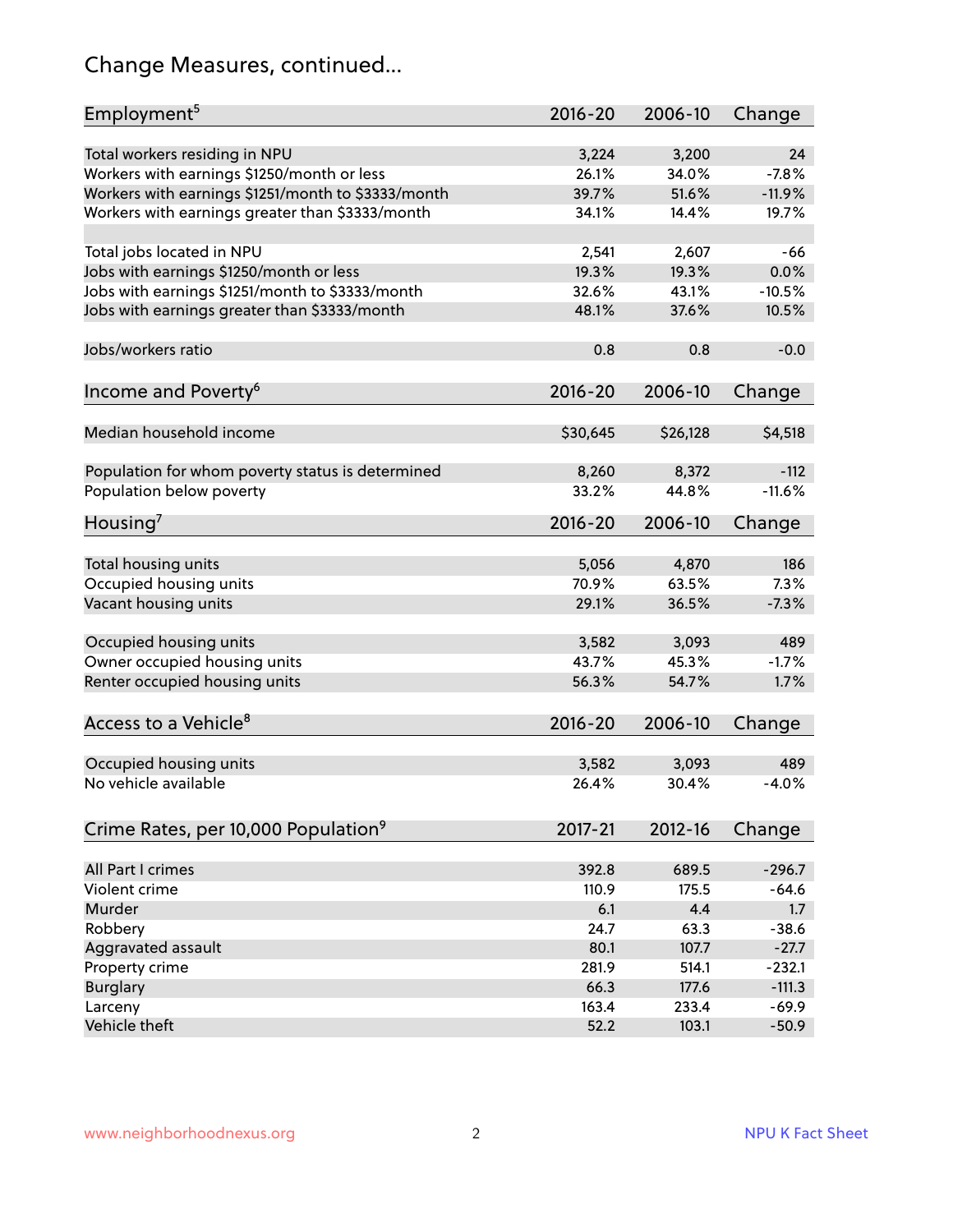## Current Data: Demographic

| Sex and Age, 2016-20 <sup>10</sup>                    | Estimate        | Margin of Error |
|-------------------------------------------------------|-----------------|-----------------|
| Total population                                      | 10,768          | ±1,154          |
| Male                                                  | 60.8%           | $\pm$ 5.2%      |
| Female                                                | 39.2%           | $\pm$ 3.4%      |
| Under 5 years                                         | 4.4%            | $\pm1.4\%$      |
| 5 to 9 years                                          | 5.2%            | $\pm1.8\%$      |
| 10 to 14 years                                        | 3.9%            | $\pm1.7\%$      |
| 15 to 19 years                                        | 4.2%            | ±1.4%           |
| 20 to 24 years                                        | 6.7%            | ±1.9%           |
| 25 to 34 years                                        | 17.3%           | $\pm 2.3\%$     |
| 35 to 44 years                                        | 16.7%           | $\pm 2.3\%$     |
| 45 to 54 years                                        | 15.1%           | $\pm 2.8\%$     |
| 55 to 59 years                                        | 8.7%            | $\pm$ 4.4%      |
| 60 to 64 years                                        | 6.4%            | $\pm 1.3\%$     |
| 65 to 74 years                                        | 7.7%            | ±1.9%           |
| 75 to 84 years                                        | 2.9%            | ±1.4%           |
| 85 years and over                                     | 0.9%            | $\pm$ 0.6%      |
| Median age (years)                                    | 39.5            | $\pm$ 0.8       |
| Race and Ethnicity, 2016-20 <sup>11</sup>             | <b>Estimate</b> | Margin of Error |
| <b>Total population</b>                               | 10,768          | ±1,154          |
| Hispanic or Latino (of any race)                      | 5.2%            | $\pm 2.1\%$     |
| Not Hispanic or Latino                                | 94.8%           | $\pm 1.5\%$     |
| White alone                                           | 11.9%           | $\pm 2.0\%$     |
| Black or African American alone                       | 80.2%           | $\pm$ 5.1%      |
| American Indian and Alaska Native alone               | 0.5%            | $\pm$ 0.3%      |
| Asian alone                                           | 0.8%            | $\pm$ 0.5%      |
| Native Hawaiian and other Pacific Islander alone      | 0.0%            | $\pm$ 0.3%      |
| Some other race alone                                 | 0.1%            | $\pm$ 0.2%      |
| Two or more races                                     | 1.4%            | $\pm$ 0.5%      |
| U.S. Citizenship Status, 2016-20 <sup>12</sup>        | Estimate        | Margin of Error |
| Foreign-born population                               | 474             | $\pm 245$       |
| Naturalized U.S. citizen                              | 39.1%           | $\pm$ 14.6%     |
| Not a U.S. citizen                                    | 60.9%           | $\pm 2.8\%$     |
| Citizen, Voting Age Population, 2016-20 <sup>13</sup> | <b>Estimate</b> | Margin of Error |
| Citizen, 18 and over population                       | 8,773           | $\pm$ 899       |
| Male                                                  | 63.0%           | $\pm$ 6.3%      |
| Female                                                | 37.0%           | $\pm 3.0\%$     |
|                                                       |                 |                 |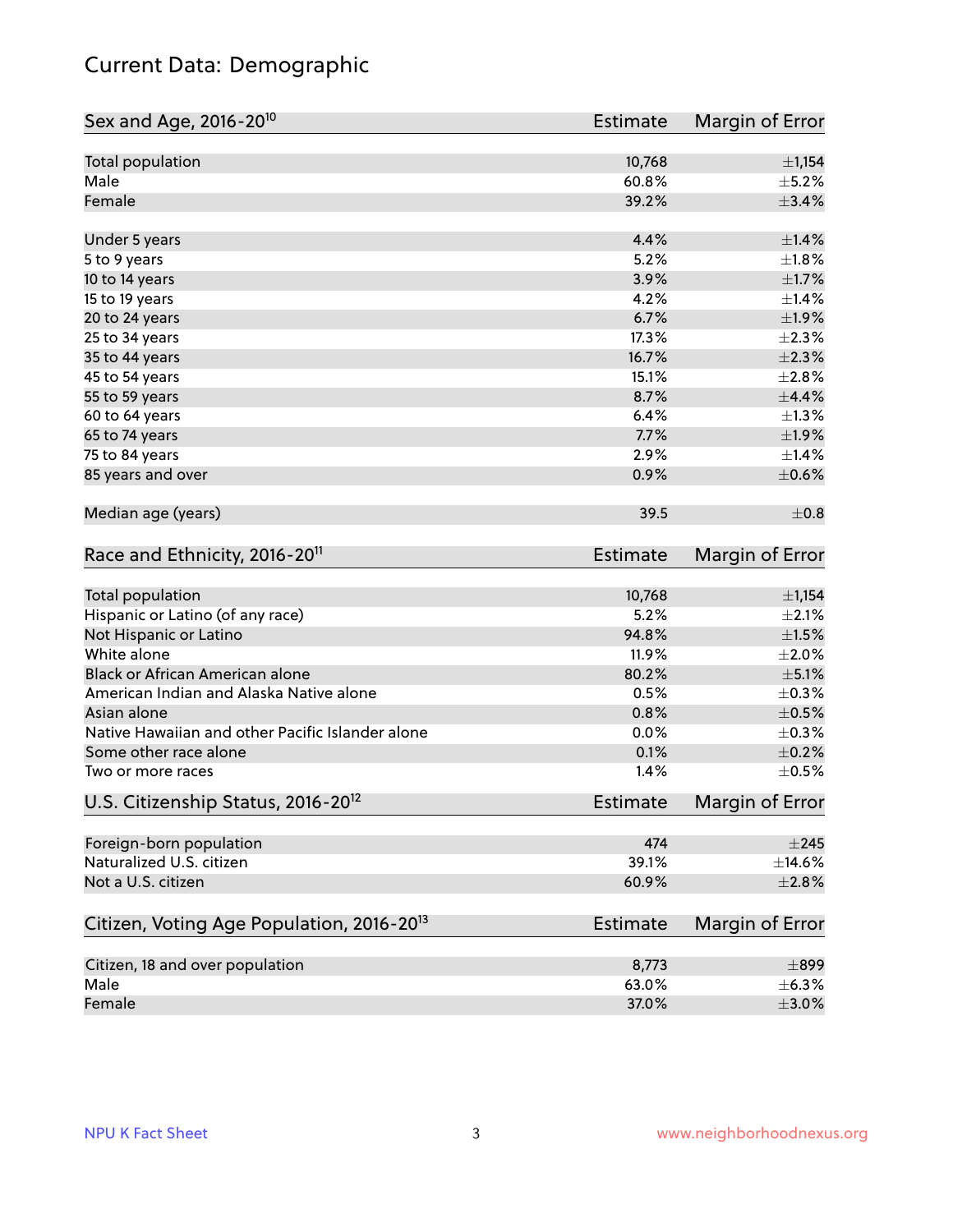#### Current Data: Economic

| Income, 2016-20 <sup>14</sup>                           | Estimate | Margin of Error |
|---------------------------------------------------------|----------|-----------------|
| All households                                          | 3,582    | $\pm 604$       |
| Less than \$10,000                                      | 18.9%    | ±12.9%          |
| \$10,000 to \$14,999                                    | 7.0%     | $\pm 2.2\%$     |
| \$15,000 to \$24,999                                    | 18.4%    | $\pm$ 5.3%      |
| \$25,000 to \$34,999                                    | 11.7%    | $\pm$ 3.7%      |
|                                                         | 8.8%     | $\pm 2.6\%$     |
| \$35,000 to \$49,999                                    |          |                 |
| \$50,000 to \$74,999                                    | 13.5%    | $\pm 4.5\%$     |
| \$75,000 to \$99,999                                    | 10.1%    | $\pm$ 6.6%      |
| \$100,000 to \$149,999                                  | 6.9%     | $\pm 2.1\%$     |
| \$150,000 to \$199,999                                  | 2.2%     | $\pm 1.1\%$     |
| \$200,000 or more                                       | 2.5%     | $\pm 1.1\%$     |
| Median household income (dollars)                       | \$30,645 | $\pm$ 2,796     |
| Mean household income (dollars)                         | \$49,452 | ±11,109         |
| Households with earnings                                | 66.6%    | ±14.8%          |
| Mean earnings (dollars)                                 | \$60,374 | ±5,609          |
| Households with Social Security                         | 30.7%    | $\pm$ 3.1%      |
| Mean Social Security income (dollars)                   | \$12,831 | ±1,816          |
| Households with retirement income                       | 12.9%    | $\pm 3.0\%$     |
| Mean retirement income (dollars)                        | \$16,435 | ±3,652          |
| Households with Supplemental Security Income            | 11.2%    | $\pm 2.8\%$     |
| Mean Supplemental Security Income (dollars)             | \$10,334 | $\pm 2,024$     |
| Households with cash public assistance income           | 3.8%     | $\pm$ 3.6%      |
| Mean cash public assistance income (dollars)            | \$1,585  | $\pm$ 1,976     |
| Households with Food Stamp/SNAP benefits in the past 12 | 27.4%    | $\pm$ 5.0%      |
| months                                                  |          |                 |
| Family households                                       | 1,462    | ±225            |
| Less than \$10,000                                      | 8.2%     | $\pm$ 5.0%      |
| \$10,000 to \$14,999                                    | 6.6%     | ±3.9%           |
| \$15,000 to \$24,999                                    | 21.0%    | $\pm$ 7.7%      |
| \$25,000 to \$34,999                                    | 10.7%    | ±6.3%           |
| \$35,000 to \$49,999                                    | 7.6%     | $\pm$ 4.5%      |
|                                                         |          |                 |
| \$50,000 to \$74,999                                    | 18.8%    | $\pm$ 9.6%      |
| \$75,000 to \$99,999                                    | 10.4%    | $\pm$ 4.9%      |
| \$100,000 to \$149,999                                  | 8.2%     | $\pm 3.6\%$     |
| \$150,000 to \$199,999                                  | 3.5%     | $\pm 2.4\%$     |
| \$200,000 or more                                       | 5.0%     | $\pm 2.9\%$     |
| Median family income (dollars)                          | \$39,672 | $\pm$ 9,599     |
| Mean family income (dollars)                            | \$64,673 | ±7,579          |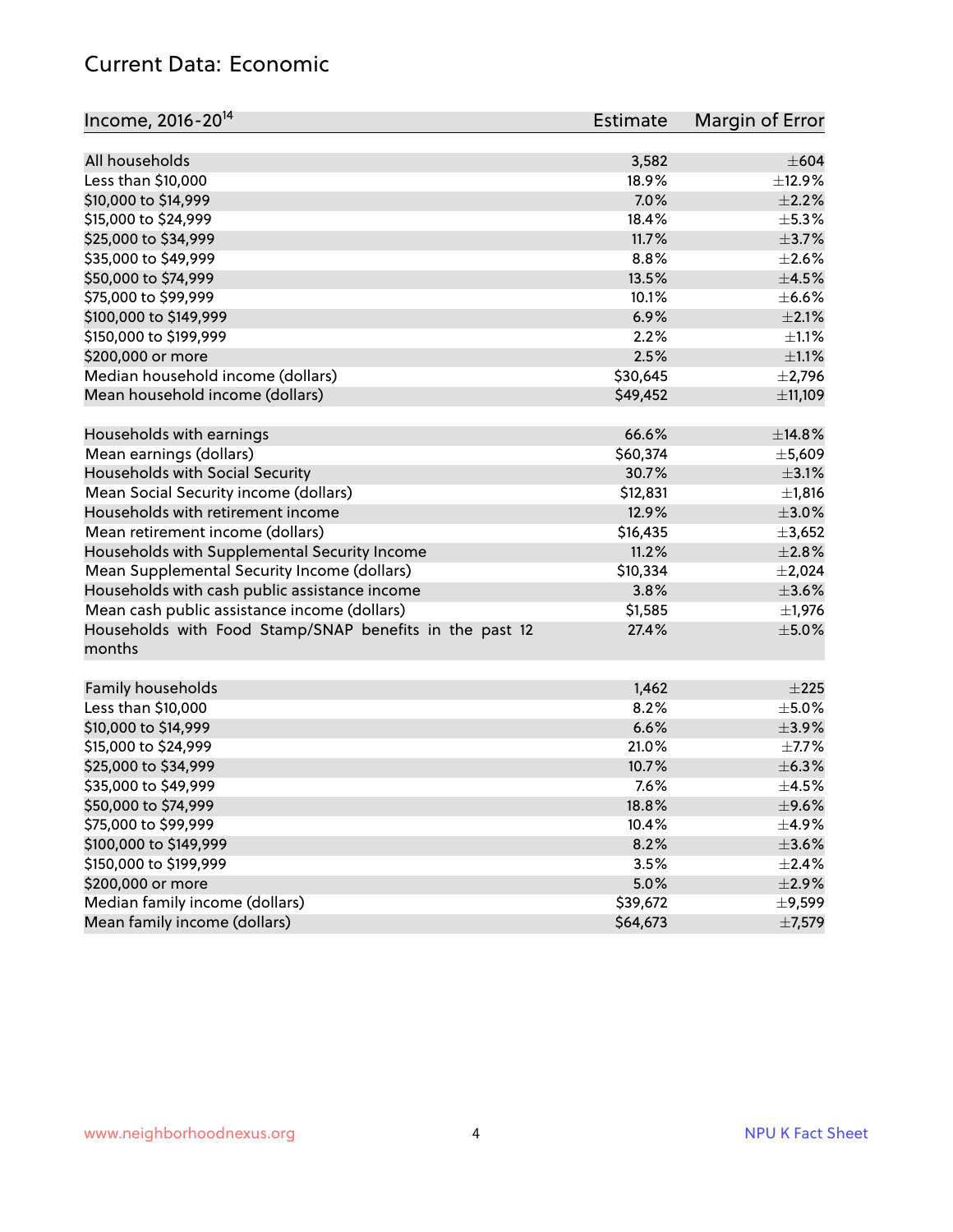## Current Data: Economic, continued...

| Income, 2016-20, continued <sup>15</sup>                              | <b>Estimate</b> | <b>Margin of Error</b> |
|-----------------------------------------------------------------------|-----------------|------------------------|
|                                                                       |                 |                        |
| Nonfamily households                                                  | 2,120           | $\pm$ 584              |
| Median nonfamily income (dollars)                                     | \$24,860        | ±3,655                 |
| Mean nonfamily income (dollars)                                       | \$37,615        | ±14,570                |
| Median earnings for workers (dollars)                                 | \$26,502        | ±2,351                 |
| Median earnings for male full-time, year-round workers<br>(dollars)   | \$39,410        | ±6,964                 |
| Median earnings for female full-time, year-round workers<br>(dollars) | \$40,639        | $\pm$ 4,258            |
| Per capita income (dollars)                                           | \$22,089        | ±1,559                 |
| Families Below Poverty Level, 2016-20 <sup>16</sup>                   | <b>Estimate</b> | <b>Margin of Error</b> |
|                                                                       |                 |                        |
| <b>All Families</b>                                                   | 1,462           | $\pm 225$              |
| Percent below poverty                                                 | 25.4%           | $\pm$ 6.6%             |
| Families with related children under 18 years                         | 725             | $\pm$ 199              |
| Percent below poverty                                                 | 37.1%           | ±11.2%                 |
| Families with related children under 5 years only                     | 110             | $\pm 78$               |
| Percent below poverty                                                 | 34.3%           | ±43.0%                 |
| Married couple families                                               | 561             | $\pm$ 154              |
| Percent below poverty                                                 | 10.2%           | ±9.3%                  |
| Married couple families with related children under 18 years          | 293             | $\pm$ 145              |
| Percent below poverty                                                 | 16.2%           | ±15.8%                 |
| Married couple families with related children under 5 years           | 37              | $\pm$ 38               |
| Percent below poverty                                                 | $0.0\%$         | ±75.6%                 |
| Families with female householder, no spouse present                   | 686             | $\pm$ 179              |
| Percent below poverty                                                 | 32.9%           | ±9.0%                  |
| Families with female householder, no spouse present with              | 351             | $\pm$ 119              |
| related children under 18 years                                       |                 |                        |
| Percent below poverty                                                 | 51.7%           | ±14.0%                 |
| Families with female householder, no spouse present with              | 73              | $\pm$ 56               |
| related children under 5 years<br>Percent below poverty               | 51.4%           | $\pm$ 33.7%            |
|                                                                       |                 |                        |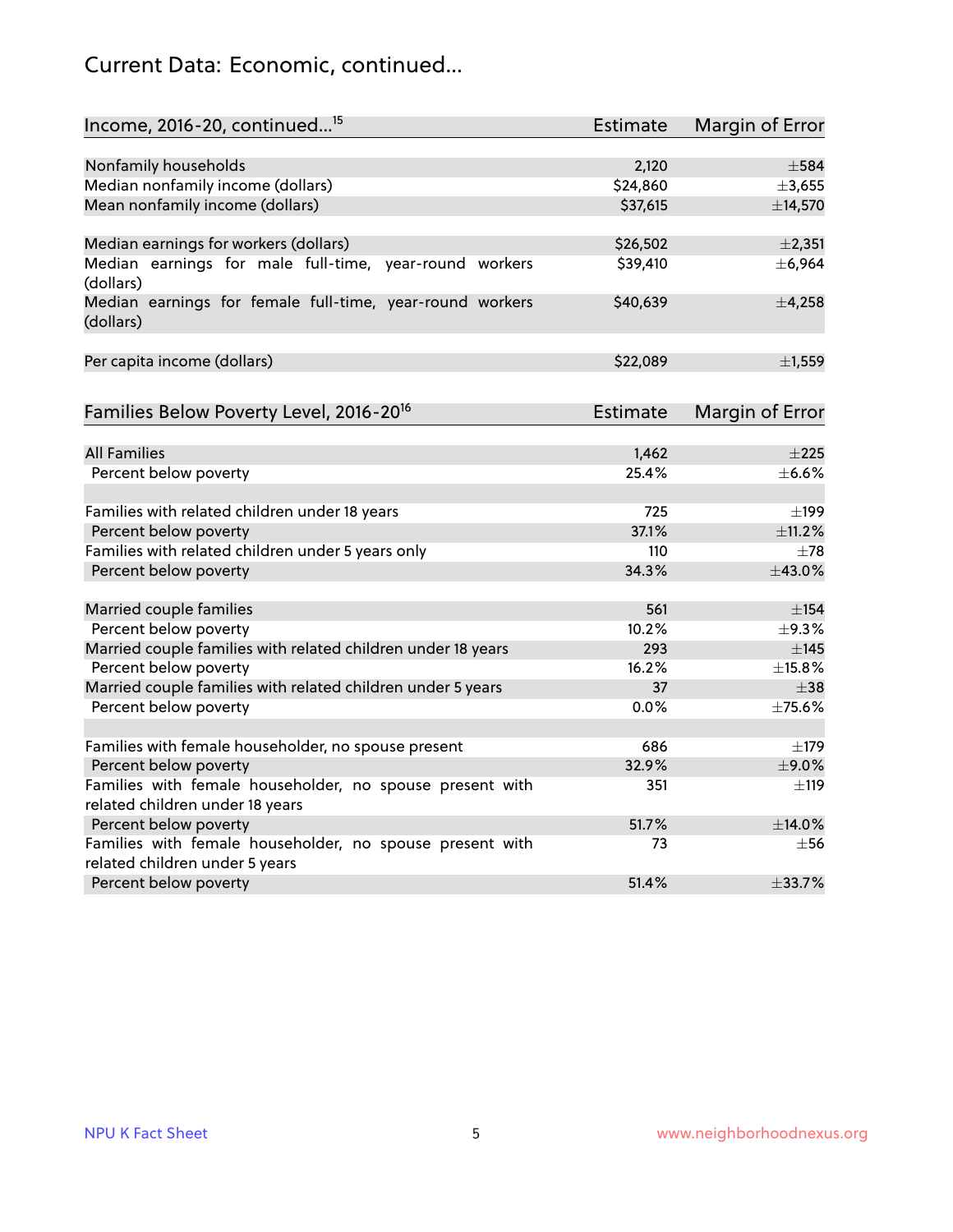#### Current Data: Economic, continued...

| People Below Poverty Level, 2016-20 <sup>17</sup> | <b>Estimate</b> | Margin of Error |
|---------------------------------------------------|-----------------|-----------------|
|                                                   |                 |                 |
| Total population                                  | 8,260           | $\pm$ 1,048     |
| Percent below poverty                             | 33.2%           | $\pm$ 7.8%      |
| Population under 18 years                         | 1.641           | $\pm$ 337       |
| Percent below poverty                             | 44.7%           | ±10.3%          |
| Population 18 years and over                      | 6,619           | $\pm 781$       |
| Percent below poverty                             | 30.3%           | $\pm$ 7.7%      |
| Population 18 to 64 years                         | 5,444           | $\pm 731$       |
| Percent below poverty                             | 32.1%           | $\pm$ 8.9%      |
| Population 65 years and over                      | 1.175           | $\pm 275$       |
| Percent below poverty                             | 22.2%           | ±12.2%          |

| Poverty by Race/Ethnicity, 2016-20 <sup>18</sup> | <b>Estimate</b> | Margin of Error |
|--------------------------------------------------|-----------------|-----------------|
|                                                  |                 |                 |
| Non-Hispanic White population                    | 888             | $\pm 213$       |
| Percent below poverty                            | 18.5%           | ±14.3%          |
| <b>Black population</b>                          | 6,922           | $\pm$ 1,019     |
| Percent below poverty                            | 35.3%           | $\pm$ 9.1%      |
| Asian population                                 | 43              | ±41             |
| Percent below poverty                            | 37.6%           | $\pm$ 82.1%     |
| Hispanic or Latino population                    | 323             | $\pm 212$       |
| Percent below poverty                            | 25.8%           | $\pm$ 19.5%     |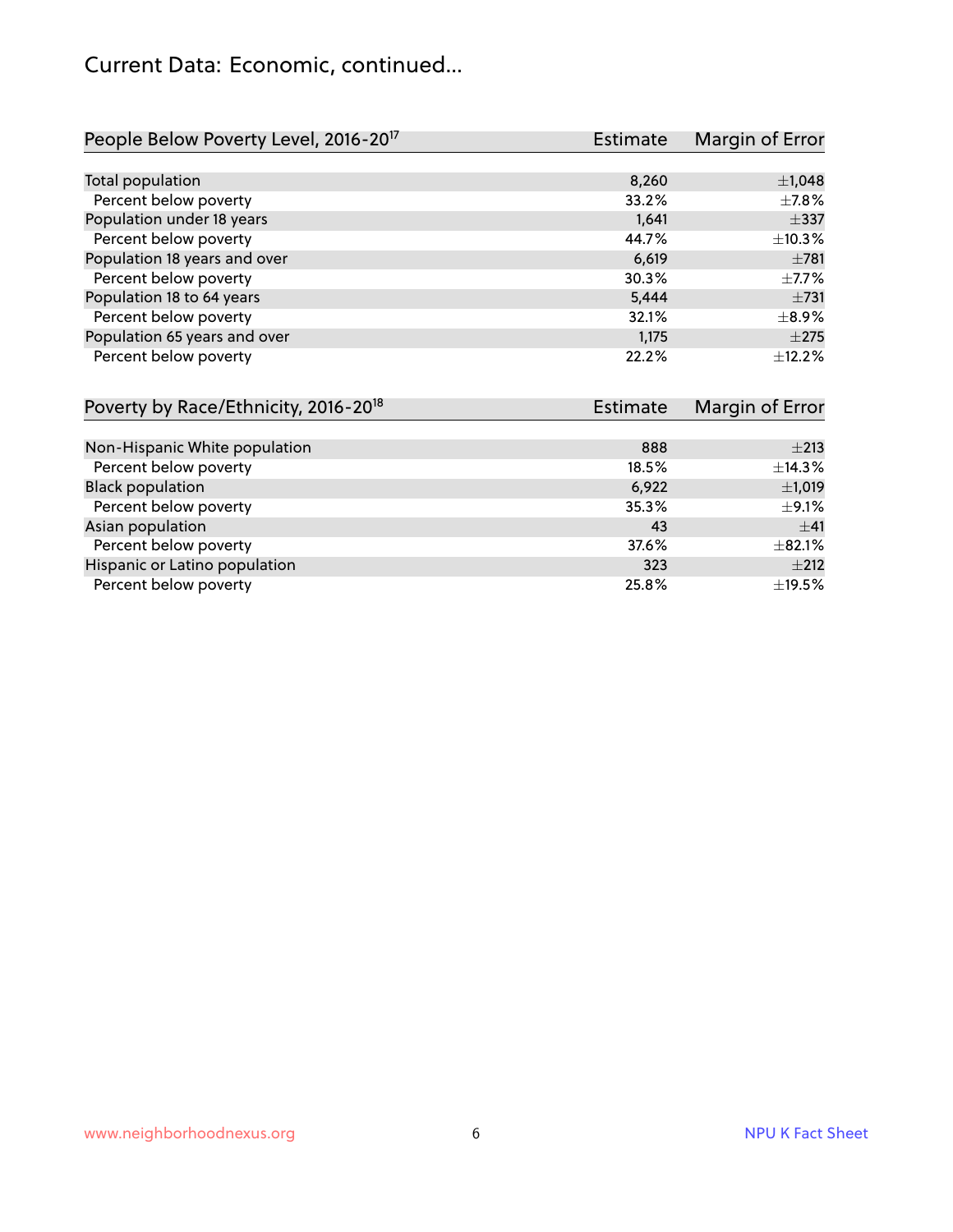## Current Data: Employment

| Employment Status, 2016-20 <sup>19</sup>                      | <b>Estimate</b> | Margin of Error |
|---------------------------------------------------------------|-----------------|-----------------|
|                                                               |                 |                 |
| Population 16 years and over                                  | 9,258           | $\pm$ 979       |
| In labor force                                                | 45.4%           | ±3.3%           |
| Civilian labor force                                          | 45.4%           | $\pm$ 3.3%      |
| Employed                                                      | 38.6%           | $\pm 3.6\%$     |
| Unemployed                                                    | 6.8%            | $\pm 2.4\%$     |
| <b>Armed Forces</b>                                           | 0.0%            | $\pm 1.3\%$     |
| Not in labor force                                            | 54.6%           | $\pm$ 4.6%      |
| Civilian labor force                                          | 4,205           | $\pm$ 539       |
| <b>Unemployment Rate</b>                                      | 15.0%           | $\pm$ 5.1%      |
|                                                               |                 |                 |
| Females 16 years and over                                     | 3,417           | $\pm$ 443       |
| In labor force                                                | 60.4%           | ±6.8%           |
| Civilian labor force                                          | 60.4%           | ±6.8%           |
| Employed                                                      | 50.0%           | $\pm$ 7.1%      |
| Own children of the householder under 6 years                 | 549             | $\pm$ 182       |
|                                                               | 74.8%           |                 |
| All parents in family in labor force                          |                 | ±15.5%          |
| Own children of the householder 6 to 17 years                 | 1,074           | $\pm$ 338       |
| All parents in family in labor force                          | 76.9%           | $\pm$ 14.1%     |
|                                                               |                 |                 |
| Industry, 2016-20 <sup>20</sup>                               | Estimate        | Margin of Error |
| Civilian employed population 16 years and over                | 3,576           | $\pm$ 502       |
| Agriculture, forestry, fishing and hunting, and mining        | 0.0%            | $\pm 1.1\%$     |
| Construction                                                  | 4.1%            | $\pm 2.1\%$     |
| Manufacturing                                                 | 4.5%            | $\pm 2.7\%$     |
| Wholesale trade                                               | 3.2%            | $\pm 3.1\%$     |
| Retail trade                                                  | 8.2%            | $\pm$ 3.7%      |
| Transportation and warehousing, and utilities                 | 12.8%           | $\pm$ 5.3%      |
| Information                                                   | 1.9%            | $\pm 1.2\%$     |
| Finance and insurance, and real estate and rental and leasing | 6.0%            | $\pm 2.6\%$     |
| Professional, scientific, and management, and administrative  | 10.2%           | $\pm$ 3.2%      |
| and waste management services                                 |                 |                 |
| Educational services, and health care and social assistance   | 21.5%           | $\pm 4.5\%$     |
| Arts, entertainment, and recreation, and accommodation and    | 12.3%           | $\pm$ 5.1%      |
| food services                                                 |                 |                 |
| Other services, except public administration                  | 8.6%            | $\pm$ 4.0%      |
| Public administration                                         | 6.7%            | $\pm$ 6.4%      |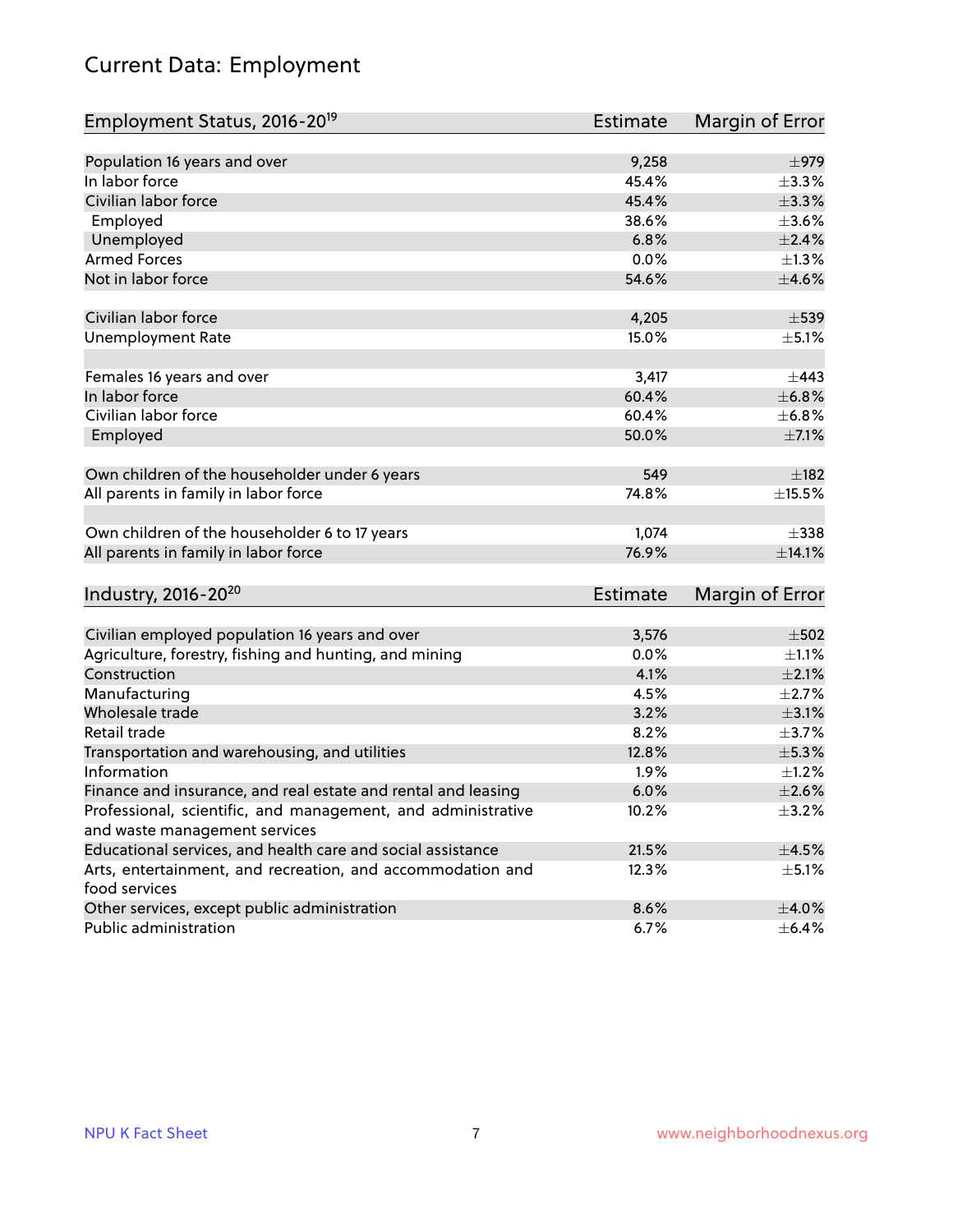## Current Data: Employment, continued...

| Occupation, 2016-20 <sup>21</sup>                            | <b>Estimate</b> | Margin of Error |
|--------------------------------------------------------------|-----------------|-----------------|
| Civilian employed population 16 years and over               | 3,576           | $\pm$ 502       |
| Management, business, science, and arts occupations          | 38.9%           | $\pm$ 5.6%      |
| Service occupations                                          | 22.5%           | $\pm$ 8.3%      |
| Sales and office occupations                                 | 17.8%           | $\pm 4.6\%$     |
| Natural resources, construction, and maintenance occupations | 7.0%            | $\pm 2.6\%$     |
| Production, transportation, and material moving occupations  | 13.8%           | $\pm$ 5.3%      |
| Class of Worker, 2016-20 <sup>22</sup>                       | <b>Estimate</b> | Margin of Error |
| Civilian employed population 16 years and over               | 3,576           | $\pm$ 502       |
| Private wage and salary workers                              | 75.7%           | ±3.8%           |
| <b>Government workers</b>                                    | 20.2%           | $\pm$ 7.6%      |
| Self-employed in own not incorporated business workers       | 4.0%            | $\pm 2.3\%$     |
| Unpaid family workers                                        | 0.2%            | $\pm 1.1\%$     |
| Job Flows, 2019 <sup>23</sup>                                |                 | 2019            |
| <b>Total Jobs in NPU</b>                                     |                 | 2,541           |
| Held by residents of NPU                                     |                 | 1.4%            |
| Held by non-residents of NPU                                 |                 | 98.6%           |
|                                                              |                 |                 |
| Jobs by Industry Sector, 2019 <sup>24</sup>                  |                 | 2019            |
| Total Jobs in NPU                                            |                 | 2,541           |
| <b>Goods Producing sectors</b>                               |                 | 11.9%           |
| Trade, Transportation, and Utilities sectors                 |                 | 7.4%            |
| All Other Services sectors                                   |                 | 80.7%           |
| Total Jobs in NPU held by NPU residents                      |                 | 36              |
| <b>Goods Producing sectors</b>                               |                 | 11.1%           |
| Trade, Transportation, and Utilities sectors                 |                 | 5.6%            |
| All Other Services sectors                                   |                 | 83.3%           |
| Jobs by Earnings, 2019 <sup>25</sup>                         |                 | 2019            |
| Total Jobs in NPU                                            |                 | 2,541           |
| Jobs with earnings \$1250/month or less                      |                 | 19.3%           |
| Jobs with earnings \$1251/month to \$3333/month              |                 | 32.6%           |
| Jobs with earnings greater than \$3333/month                 |                 | 48.1%           |
|                                                              |                 |                 |
| Total Jobs in NPU held by NPU residents                      |                 | 36              |
| Jobs with earnings \$1250/month or less                      |                 | 19.4%           |
| Jobs with earnings \$1251/month to \$3333/month              |                 | 50.0%           |
| Jobs with earnings greater than \$3333/month                 |                 | 30.6%           |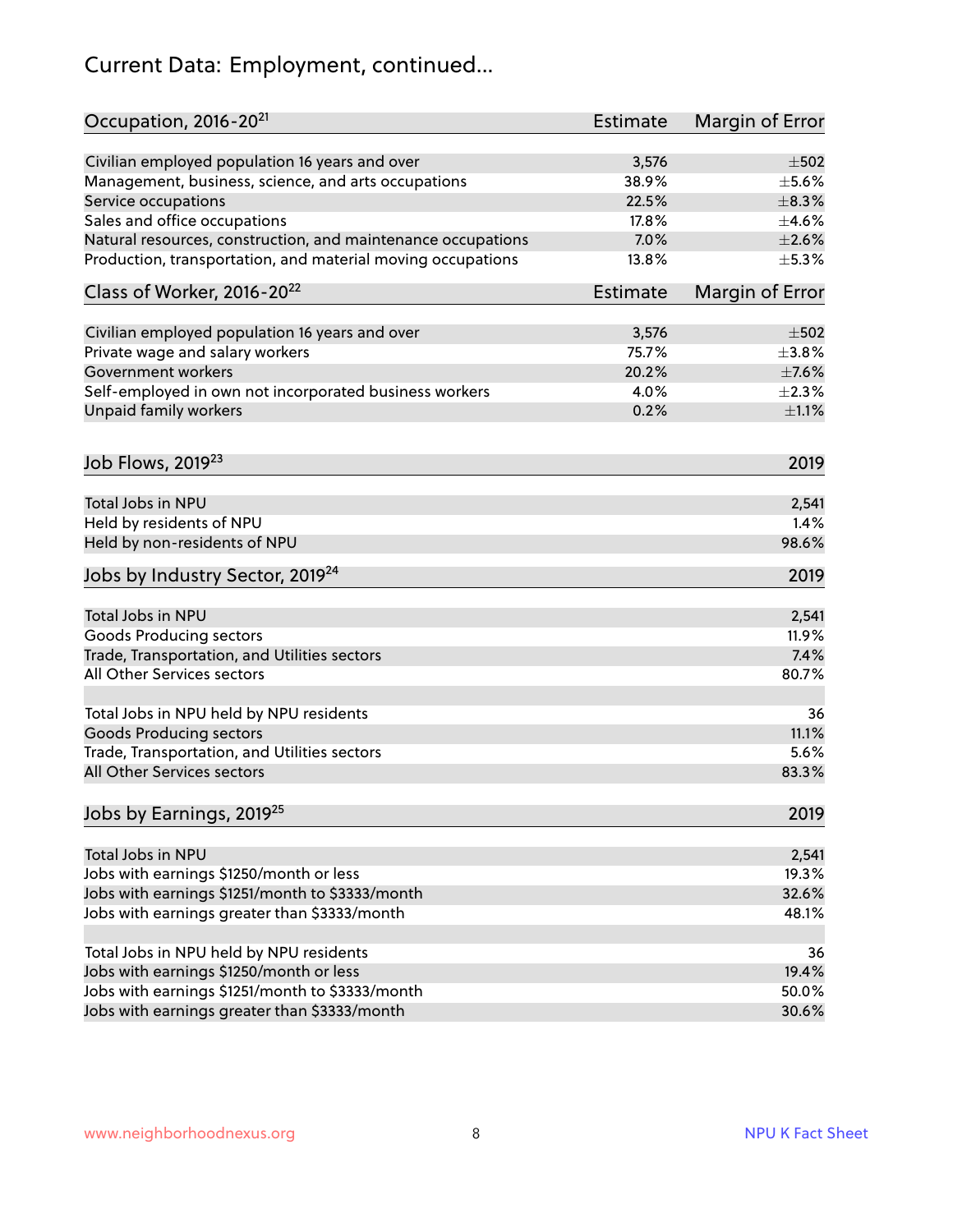## Current Data: Employment, continued...

| Jobs by Age of Worker, 2019 <sup>26</sup> | 2019  |
|-------------------------------------------|-------|
|                                           |       |
| Total Jobs in NPU                         | 2,541 |
| Jobs with workers age 29 or younger       | 18.8% |
| Jobs with workers age 30 to 54            | 57.9% |
| Jobs with workers age 55 or older         | 23.3% |
|                                           |       |
| Total Jobs in NPU held by NPU residents   | 36    |
| Jobs with workers age 29 or younger       | 16.7% |
| Jobs with workers age 30 to 54            | 61.1% |
| Jobs with workers age 55 or older         | 22.2% |

#### Current Data: Education

| School Enrollment, 2016-20 <sup>27</sup>       | Estimate | Margin of Error |
|------------------------------------------------|----------|-----------------|
|                                                |          |                 |
| Population 3 years and over enrolled in school | 1,827    | $+417$          |
| Nursery school, preschool                      | 6.2%     | $\pm$ 2.9%      |
| Kindergarten                                   | 7.3%     | $+4.2%$         |
| Elementary school (grades 1-8)                 | 37.5%    | $\pm$ 9.9%      |
| High school (grades 9-12)                      | 24.0%    | $\pm$ 7.7%      |
| College or graduate school                     | 25.1%    | $\pm$ 6.2%      |

| Educational Attainment, 2016-20 <sup>28</sup> | <b>Estimate</b> | Margin of Error |
|-----------------------------------------------|-----------------|-----------------|
|                                               |                 |                 |
| Population 25 years and over                  | 8,157           | $\pm$ 952       |
| Less than 9th grade                           | 3.3%            | $\pm 1.5\%$     |
| 9th to 12th grade, no diploma                 | 13.0%           | $\pm 2.2\%$     |
| High school graduate (includes equivalency)   | 36.0%           | $\pm$ 3.3%      |
| Some college, no degree                       | 19.7%           | $\pm$ 2.4%      |
| Associate's degree                            | 4.0%            | $\pm$ 1.2%      |
| Bachelor's degree                             | 17.0%           | $\pm$ 6.4%      |
| Graduate or professional degree               | 7.0%            | $\pm 1.7\%$     |
|                                               |                 |                 |
| Percent high school graduate or higher        | 83.7%           | $\pm$ 13.6%     |
| Percent bachelor's degree or higher           | 24.0%           | $\pm$ 6.4%      |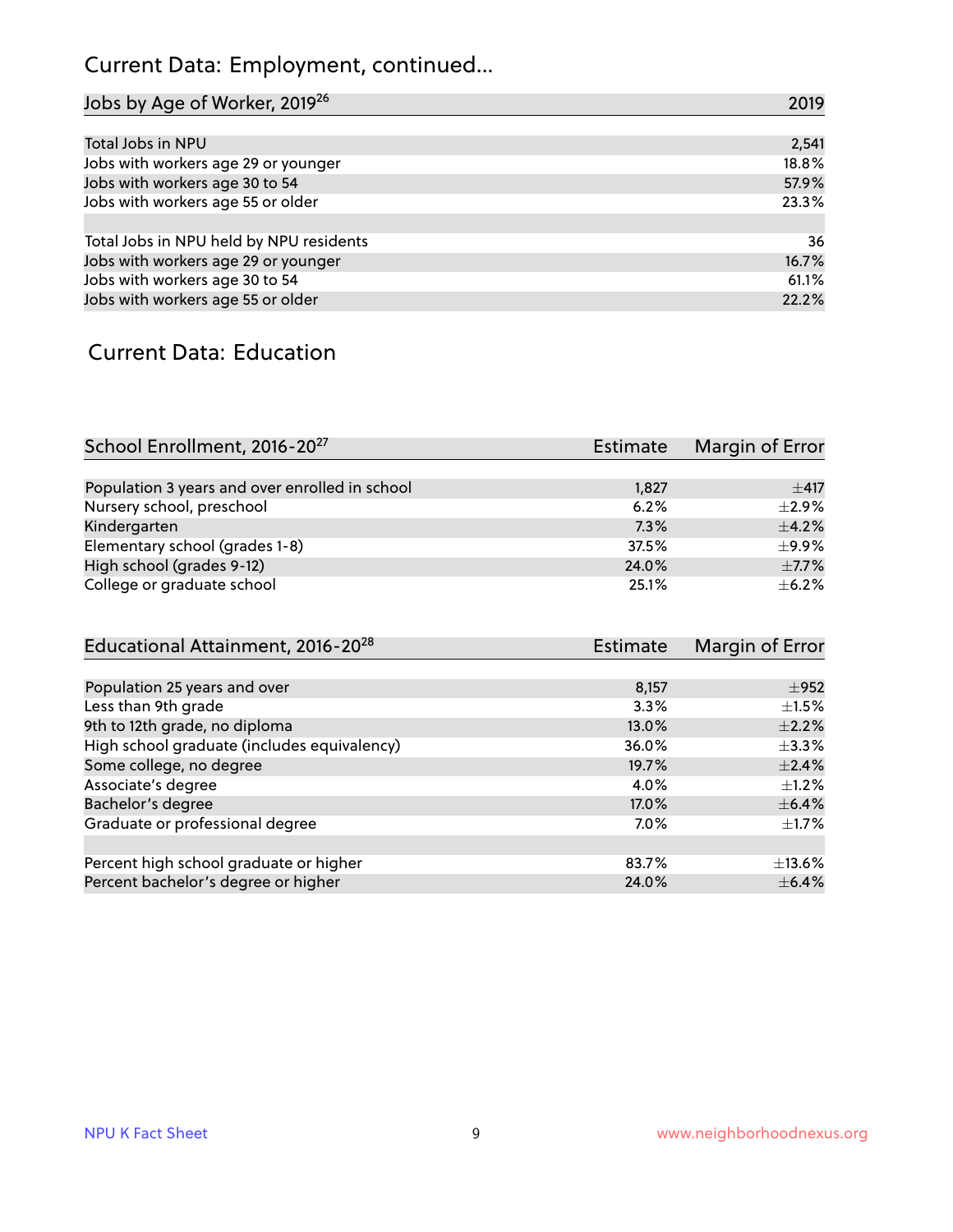#### Current Data: Housing

| Households by Type, 2016-20 <sup>29</sup>            | <b>Estimate</b> | Margin of Error          |
|------------------------------------------------------|-----------------|--------------------------|
|                                                      |                 |                          |
| <b>Total households</b>                              | 3,582           | $\pm 604$                |
| Family households (families)                         | 40.8%           | $\pm$ 9.3%               |
| With own children under 18 years                     | 16.4%           | ±4.2%                    |
| Married-couple family                                | 15.7%           | ±3.3%                    |
| With own children of the householder under 18 years  | 6.6%            | $\pm 3.5\%$              |
| Male householder, no spouse present, family          | 6.0%            | $\pm 2.4\%$              |
| With own children of the householder under 18 years  | 1.7%            | $\pm1.6\%$               |
| Female householder, no spouse present, family        | 19.2%           | $\pm$ 3.8%               |
| With own children of the householder under 18 years  | 8.1%            | $\pm 2.7\%$              |
| Nonfamily households                                 | 59.2%           | ±12.9%                   |
| Householder living alone                             | 49.2%           | ±13.7%                   |
| 65 years and over                                    | 16.7%           | $\pm$ 5.9%               |
|                                                      |                 |                          |
| Households with one or more people under 18 years    | 20.4%           | $\pm$ 4.0%               |
| Households with one or more people 65 years and over | 27.7%           | $\pm$ 5.0%               |
|                                                      |                 |                          |
| Average household size                               | 2.24            | $\pm$ 0.47               |
| Average family size                                  | 3.53            | $\pm$ 0.31               |
| Housing Occupancy, 2016-20 <sup>30</sup>             | <b>Estimate</b> | Margin of Error          |
|                                                      |                 |                          |
| Total housing units                                  | 5,056           | $\pm$ 594                |
| Occupied housing units                               |                 |                          |
|                                                      |                 |                          |
|                                                      | 70.9%           | $\pm$ 8.6%               |
| Vacant housing units                                 | 29.1%           | $\pm1.0\%$               |
|                                                      | 2.1             | $\pm 2.2$                |
| Homeowner vacancy rate                               | 5.7             | $\pm$ 3.2                |
| Rental vacancy rate                                  |                 |                          |
| Units in Structure, 2016-20 <sup>31</sup>            | <b>Estimate</b> | Margin of Error          |
|                                                      |                 |                          |
| Total housing units                                  | 5,056           | $\pm$ 594                |
| 1-unit, detached                                     | 65.1%           | $\pm$ 8.2%               |
| 1-unit, attached                                     | 1.4%            | $\pm1.0\%$               |
| 2 units                                              | 5.4%            | $\pm 1.6\%$              |
| 3 or 4 units                                         | 7.7%            | $\pm$ 3.7%               |
| 5 to 9 units                                         | 7.6%            | $\pm 2.5\%$              |
| 10 to 19 units                                       | 6.8%            | ±2.4%                    |
| 20 or more units                                     | 5.3%            | $\pm 2.1\%$              |
| Mobile home<br>Boat, RV, van, etc.                   | 0.6%<br>0.0%    | $\pm$ 0.9%<br>$\pm$ 0.5% |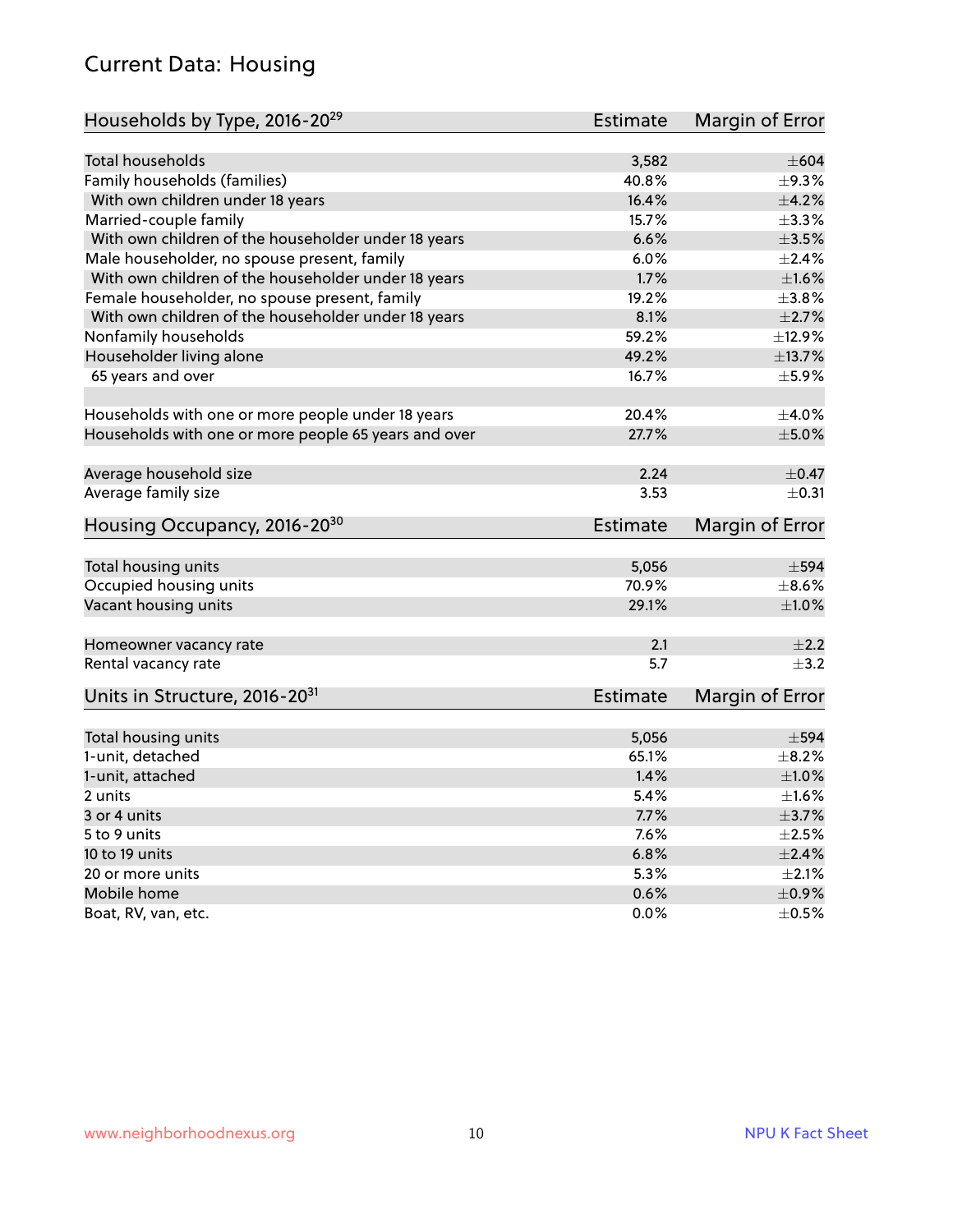#### Current Data: Housing, continued...

| Year Structure Built, 2016-20 <sup>32</sup>    | <b>Estimate</b> | <b>Margin of Error</b> |
|------------------------------------------------|-----------------|------------------------|
| Total housing units                            | 5,056           | $\pm$ 594              |
| Built 2014 or later                            | 0.7%            | $\pm$ 0.7%             |
| Built 2010 to 2013                             | 1.2%            | $\pm1.0\%$             |
| Built 2000 to 2009                             | 11.9%           | ±2.8%                  |
| Built 1990 to 1999                             | 3.2%            | $\pm 2.1\%$            |
| Built 1980 to 1989                             | 3.9%            | $\pm1.5\%$             |
| Built 1970 to 1979                             | 6.2%            | $\pm 2.2\%$            |
| Built 1960 to 1969                             | 13.5%           | $\pm 2.9\%$            |
| Built 1950 to 1959                             | 28.3%           | $\pm 10.5\%$           |
| Built 1940 to 1949                             | 12.5%           | $\pm 2.6\%$            |
| Built 1939 or earlier                          | 18.6%           | $\pm$ 3.4%             |
| Housing Tenure, 2016-2033                      | <b>Estimate</b> | Margin of Error        |
| Occupied housing units                         | 3,582           | $\pm 604$              |
| Owner-occupied                                 | 43.7%           | ±13.2%                 |
| Renter-occupied                                | 56.3%           | ±12.8%                 |
| Average household size of owner-occupied unit  | 2.08            | $\pm$ 0.85             |
| Average household size of renter-occupied unit | 2.37            | $\pm$ 0.22             |
| Residence 1 Year Ago, 2016-20 <sup>34</sup>    | <b>Estimate</b> | <b>Margin of Error</b> |
| Population 1 year and over                     | 10,733          | $\pm$ 1,153            |
| Same house                                     | 71.2%           | $\pm$ 7.0%             |
| Different house in the U.S.                    | 28.4%           | ±1.9%                  |
| Same county                                    | 18.4%           | $\pm 2.2\%$            |
| Different county                               | 10.1%           | $\pm$ 1.7%             |
| Same state                                     | 7.2%            | ±1.3%                  |
| Different state                                | 2.9%            | $\pm$ 1.4%             |
| Abroad                                         | 0.4%            | $\pm$ 0.4%             |
| Value of Housing Unit, 2016-20 <sup>35</sup>   | <b>Estimate</b> | Margin of Error        |
| Owner-occupied units                           | 1,564           | $\pm$ 542              |
| Less than \$50,000                             | 10.1%           | $\pm$ 5.0%             |
| \$50,000 to \$99,999                           | 15.5%           | $\pm 2.8\%$            |
| \$100,000 to \$149,999                         | 24.9%           | ±28.2%                 |
| \$150,000 to \$199,999                         | 17.5%           | ±13.8%                 |
| \$200,000 to \$299,999                         | 14.6%           | $\pm$ 5.9%             |
| \$300,000 to \$499,999                         | 15.0%           | $\pm$ 7.2%             |
| \$500,000 to \$999,999                         | 1.8%            | $\pm 2.4\%$            |
| \$1,000,000 or more                            | 0.6%            | $\pm 2.9\%$            |
| Mortgage Status, 2016-20 <sup>36</sup>         | <b>Estimate</b> | Margin of Error        |
| Owner-occupied units                           | 1,564           | $\pm$ 542              |
| Housing units with a mortgage                  | 48.8%           | ±2.8%                  |

Housing units without a mortgage  $\pm 24.6\%$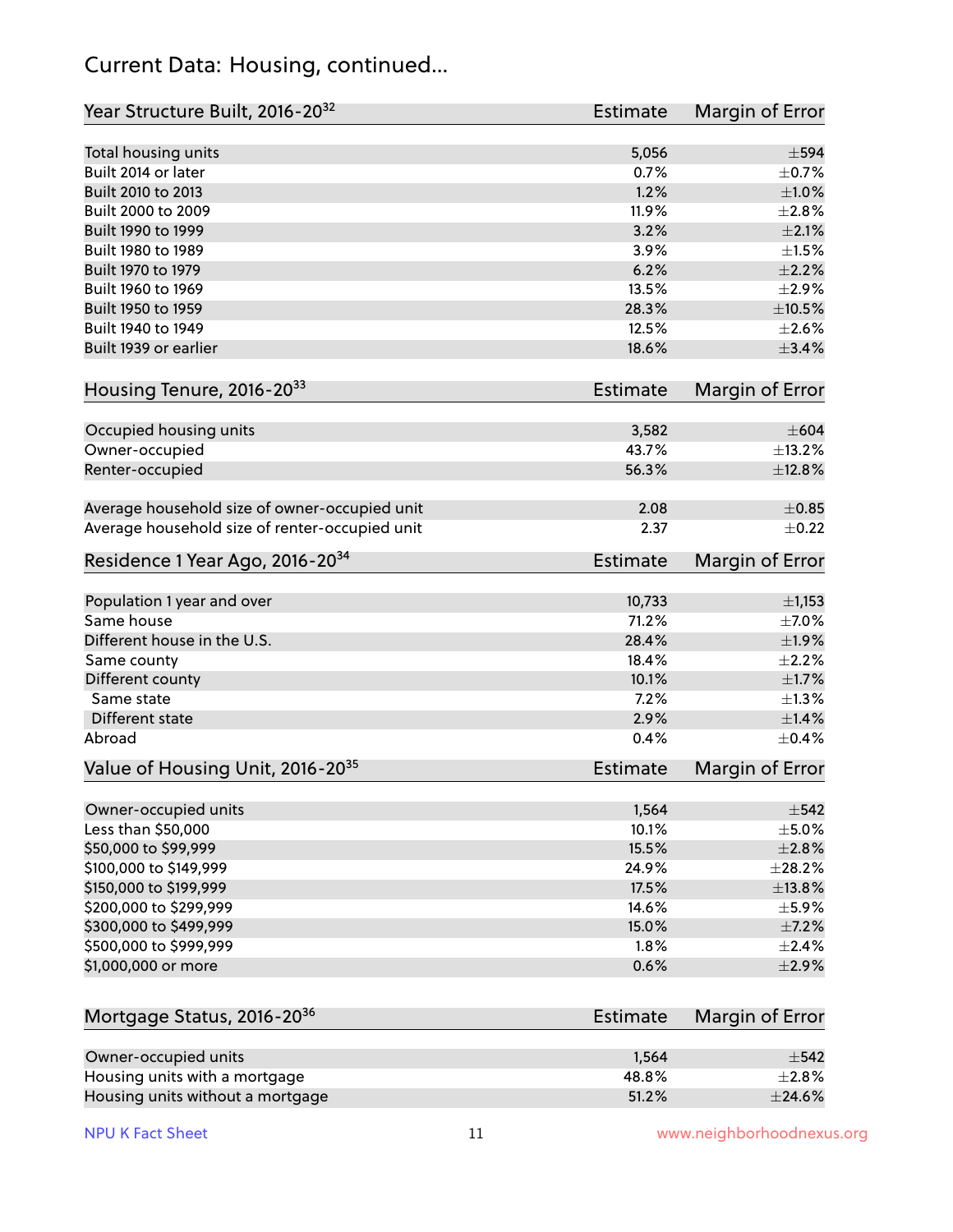## Current Data: Housing, continued...

| Selected Monthly Owner Costs, 2016-20 <sup>37</sup> | Estimate | Margin of Error |
|-----------------------------------------------------|----------|-----------------|
|                                                     |          |                 |
| Housing units with a mortgage                       | 764      | $\pm 268$       |
| Less than \$300                                     | 0.0%     | $\pm$ 5.1%      |
| \$300 to \$499                                      | 2.5%     | $\pm$ 5.7%      |
| \$500 to \$999                                      | 34.3%    | $\pm 28.5\%$    |
| \$1,000 to \$1,499                                  | 29.8%    | ±12.2%          |
| \$1,500 to \$1,999                                  | 12.5%    | ±4.3%           |
| \$2,000 to \$2,999                                  | 19.3%    | $\pm$ 6.5%      |
| \$3,000 or more                                     | 1.6%     | $\pm$ 5.9%      |
|                                                     |          |                 |
| Median (dollars)                                    | \$1,269  | ±113            |
|                                                     |          |                 |
| Housing units without a mortgage                    | 800      | $\pm$ 474       |
| Less than \$150                                     | 30.5%    | ±51.9%          |
| \$150 to \$249                                      | 6.1%     | $\pm$ 4.4%      |
| \$250 to \$349                                      | 25.9%    | $\pm$ 11.0%     |
| \$350 to \$499                                      | 23.3%    | ±16.9%          |
| \$500 to \$699                                      | 9.4%     | $\pm 2.1\%$     |
| \$700 or more                                       | 4.8%     | $\pm$ 9.4%      |
|                                                     |          |                 |
| Median (dollars)                                    | \$289    | $\pm 23$        |

| Selected Monthly Owner Costs as a Percentage of | <b>Estimate</b> | Margin of Error |
|-------------------------------------------------|-----------------|-----------------|
| Household Income, 2016-20 <sup>38</sup>         |                 |                 |
|                                                 |                 |                 |
| Housing units with a mortgage <sup>39</sup>     | 764             | $\pm 277$       |
| Less than 20.0 percent                          | 57.0%           | $\pm$ 23.7%     |
| 20.0 to 24.9 percent                            | 9.5%            | $\pm$ 4.7%      |
| 25.0 to 29.9 percent                            | 10.6%           | $\pm$ 12.4%     |
| 30.0 to 34.9 percent                            | 4.9%            | $\pm$ 6.4%      |
| 35.0 percent or more                            | 17.9%           | $\pm$ 6.3%      |
|                                                 |                 |                 |
| Housing units without a mortgage <sup>40</sup>  | 601             | $\pm$ 191       |
| Less than 10.0 percent                          | 40.0%           | $\pm$ 5.5%      |
| 10.0 to 14.9 percent                            | 13.4%           | $\pm$ 8.9%      |
| 15.0 to 19.9 percent                            | 9.4%            | $\pm$ 8.6%      |
| 20.0 to 24.9 percent                            | 7.5%            | $\pm$ 6.5%      |
| 25.0 to 29.9 percent                            | 4.9%            | $\pm$ 5.9%      |
| 30.0 to 34.9 percent                            | 4.3%            | $\pm$ 4.6%      |
| 35.0 percent or more                            | 20.5%           | ±22.1%          |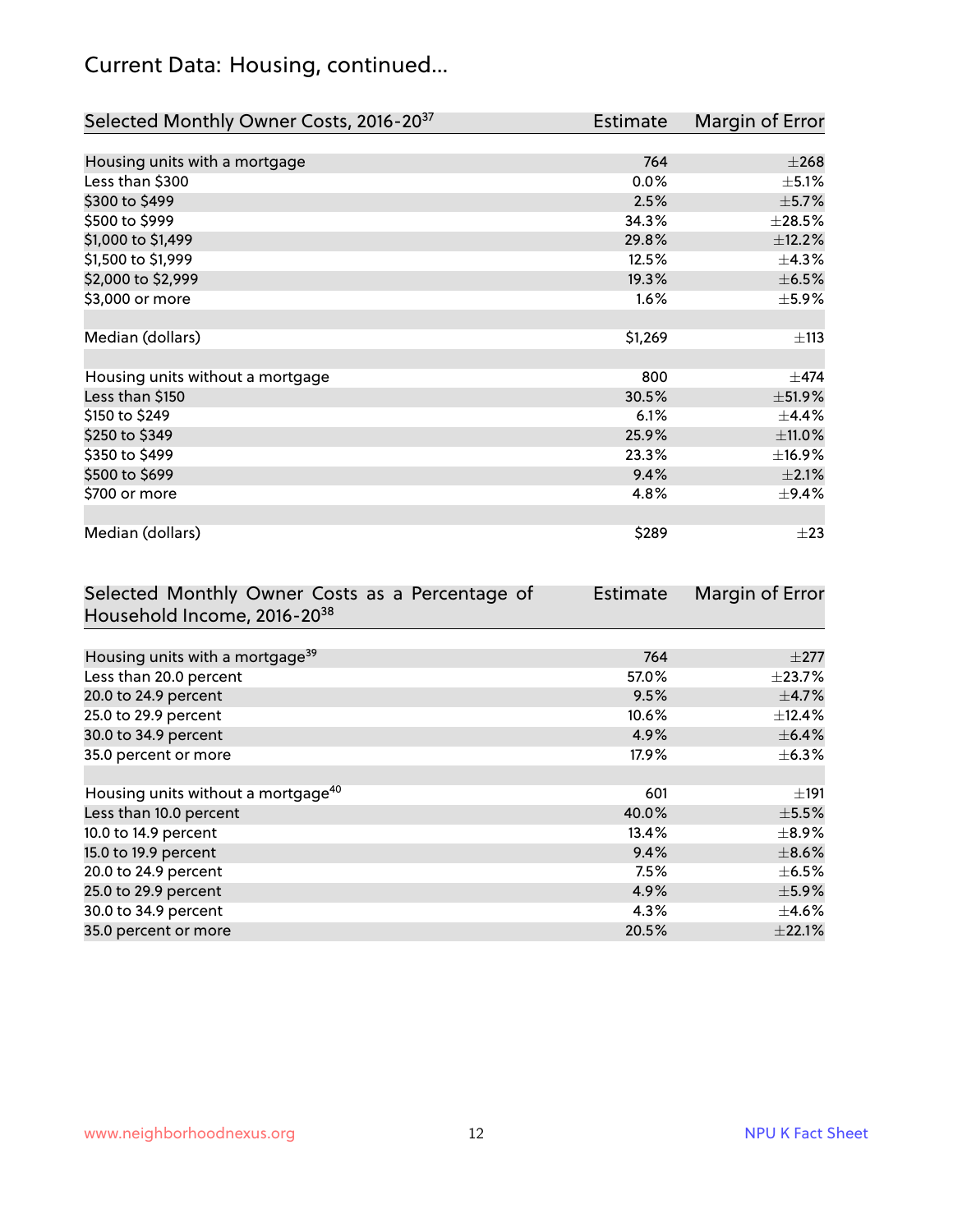#### Current Data: Housing, continued...

| Gross Rent, 2016-20 <sup>41</sup>                                   | <b>Estimate</b> | Margin of Error |
|---------------------------------------------------------------------|-----------------|-----------------|
|                                                                     |                 |                 |
| Occupied units paying rent                                          | 1,952           | $\pm$ 304       |
| Less than \$200                                                     | 3.3%            | $\pm 3.6\%$     |
| \$200 to \$499                                                      | 7.8%            | ±4.8%           |
| \$500 to \$749                                                      | 21.0%           | $\pm$ 7.1%      |
| \$750 to \$999                                                      | 29.2%           | $\pm$ 10.5%     |
| \$1,000 to \$1,499                                                  | 24.0%           | $\pm$ 5.1%      |
| \$1,500 to \$1,999                                                  | 13.4%           | $\pm$ 6.7%      |
| \$2,000 or more                                                     | 1.2%            | $\pm 2.7\%$     |
| Median (dollars)                                                    | \$923           | $\pm$ 37        |
| No rent paid                                                        | 66              | $\pm 50$        |
| Gross Rent as a Percentage of Household Income,<br>$2016 - 20^{42}$ | Estimate        | Margin of Error |
| Occupied units paying rent <sup>43</sup>                            | 1,942           | $+337$          |
| Less than 15.0 percent                                              | 5.8%            | $\pm$ 3.7%      |
| 15.0 to 19.9 percent                                                | 8.2%            | $\pm$ 5.7%      |
| 20.0 to 24.9 percent                                                | 7.8%            | $\pm 3.6\%$     |
| 25.0 to 29.9 percent                                                | 16.9%           | $\pm$ 6.7%      |
| 30.0 to 34.9 percent                                                | 8.8%            | $\pm$ 5.0%      |
| 35.0 percent or more                                                | 52.5%           | $\pm$ 8.5%      |

## Current Data: Transportation

| Commuting to Work, 2016-20 <sup>44</sup>  | Estimate | Margin of Error |
|-------------------------------------------|----------|-----------------|
|                                           |          |                 |
| Workers 16 years and over                 | 3,545    | $\pm$ 527       |
| Car, truck, or van - drove alone          | 58.7%    | $\pm$ 8.1%      |
| Car, truck, or van - carpooled            | 11.0%    | $\pm$ 4.6%      |
| Public transportation (excluding taxicab) | 13.1%    | $\pm$ 3.8%      |
| Walked                                    | 3.0%     | $\pm$ 1.7%      |
| Other means                               | 1.4%     | $\pm 1.0\%$     |
| Worked at home                            | 12.7%    | $\pm$ 6.0%      |
|                                           |          |                 |
| Mean travel time to work (minutes)        | 27.4     | $\pm 1.8$       |

| Access to a Vehicle, 2016-20 <sup>45</sup> | Estimate | Margin of Error |
|--------------------------------------------|----------|-----------------|
|                                            |          |                 |
| Occupied housing units                     | 3,582    | $\pm 604$       |
| No vehicles available                      | 26.4%    | $+2.0%$         |
| 1 vehicle available                        | 45.5%    | ±14.2%          |
| 2 vehicles available                       | 20.7%    | $\pm$ 3.6%      |
| 3 or more vehicles available               | 7.4%     | $+2.9%$         |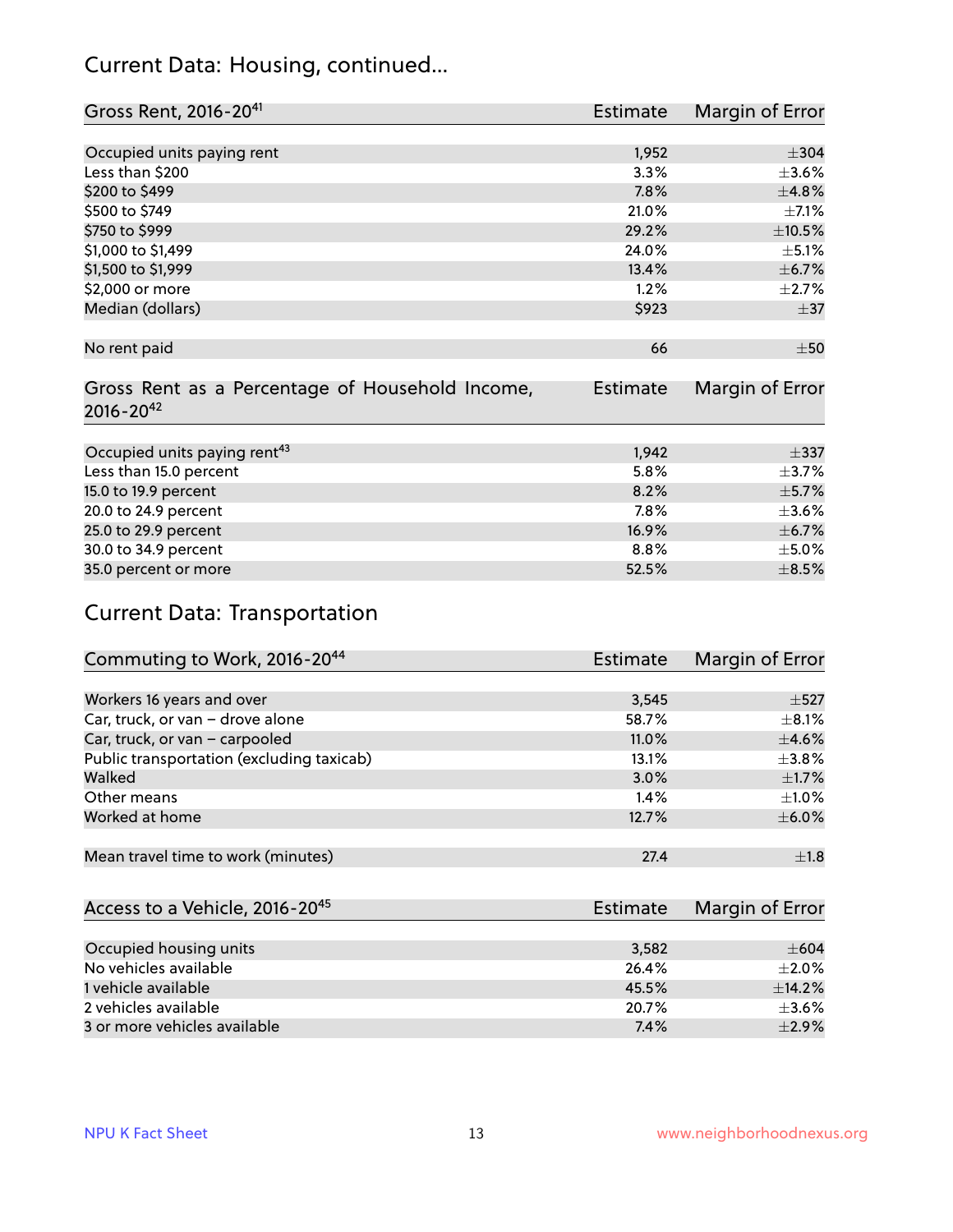#### Current Data: Health

| Health Insurance coverage, 2016-2046                    | <b>Estimate</b> | Margin of Error |
|---------------------------------------------------------|-----------------|-----------------|
|                                                         |                 |                 |
| Civilian Noninstitutionalized Population                | 8,387           | $\pm$ 1,037     |
| With health insurance coverage                          | 80.6%           | $\pm$ 14.0%     |
| With private health insurance coverage                  | 47.4%           | $\pm$ 5.6%      |
| With public health coverage                             | 42.4%           | $\pm$ 6.1%      |
| No health insurance coverage                            | 19.4%           | ±3.8%           |
| Civilian Noninstitutionalized Population Under 19 years | 1,795           | ±1,795          |
| No health insurance coverage                            | 11.0%           | $\pm$ 9.7%      |
|                                                         |                 |                 |
| Civilian Noninstitutionalized Population 19 to 64 years | 5,417           | $\pm 769$       |
| In labor force:                                         | 3,874           | $\pm$ 559       |
| Employed:                                               | 3,345           | $\pm$ 516       |
| With health insurance coverage                          | 77.0%           | $\pm$ 5.9%      |
| With private health insurance coverage                  | 71.9%           | $\pm$ 7.7%      |
| With public coverage                                    | 6.3%            | $\pm 2.3\%$     |
| No health insurance coverage                            | 23.0%           | $\pm$ 7.3%      |
|                                                         |                 |                 |
| Unemployed:                                             | 529             | $\pm$ 516       |
| With health insurance coverage                          | 35.5%           | ±13.3%          |
| With private health insurance coverage                  | 16.9%           | ±12.6%          |
| With public coverage                                    | 18.9%           | $\pm 10.1\%$    |
| No health insurance coverage                            | 64.5%           | $\pm 20.4\%$    |
|                                                         |                 |                 |
| Not in labor force:                                     | 1,542           | $\pm$ 508       |
| With health insurance coverage                          | 81.9%           | ±17.4%          |
| With private health insurance coverage                  | 38.3%           | $\pm 25.8\%$    |
| With public coverage                                    | 62.6%           | ±24.6%          |
| No health insurance coverage                            | 18.1%           | $\pm 2.9\%$     |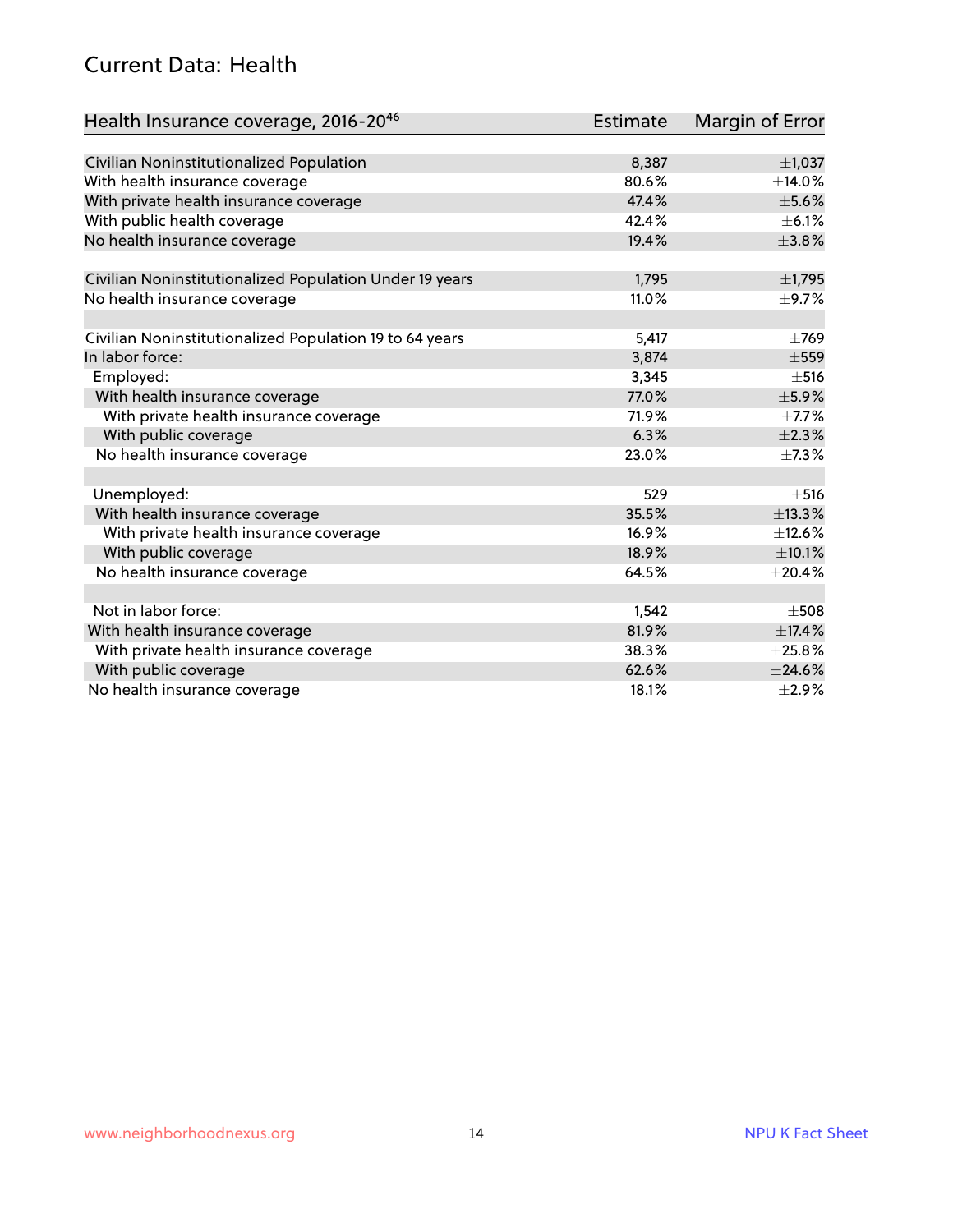#### Notes:

- 1. Source: U.S. Census Bureau, Decennial Census 2000, SF1 tables P8, P12; American Community Survey, tables B01001, B03002
- 2. This category includes Pacific Islanders, Native Americans and Alaska Natives, people who identify as some other race, and those who identify as bi/multi racial.
- 3. Source: U.S. Census Bureau, Decennial Census 2000, SF1 tables P15, P16, P18, P19; American Community Survey, tables B11001, B11005, B11003
- 4. Source: U.S. Census Bureau, Decennial Census 2000, SF3 table P37; American Community Survey, table B15002
- 5. Source: U.S. Census Bureau, Longitudinal Employer-Household Dynamics Residential Area Characteristics, Table JT01 (Primary Jobs); Workplace Area Characteristics, Table JT00 (All Jobs)
- 6. Source: U.S. Census Bureau, Decennial Census 2000, SF3 tables P52, P87; American Community Survey, tables B19001, B17001
- 7. Source: U.S. Census Bureau, Decennial Census 2000, SF1 tables H3, H4; American Community Survey, tables B25002, B25009
- 8. Source: U.S. Census Bureau, Decennial Census 2000, SF3 table H44; American Community Survey, tables B25044
- 9. Source: Atlanta Police Department, COBRA; U.S. Census Bureau, American Community Survey, table B01001
- 10. Source: U.S. Census Bureau, American Community Survey, table B01001
- 11. Source: U.S. Census Bureau, American Community Survey, table B03002
- 12. Source: U.S. Census Bureau, American Community Survey, table B05002
- 13. Source: U.S. Census Bureau, American Community Survey, table B05003
- 14. Source: U.S. Census Bureau, American Community Survey, tables B19001, B19025, B19051, B19061, B19055, B19065, B19059, B19069, B19056, B19066, B19057, B19067, B22001, B19101, B19127
- 15. Source: U.S. Census Bureau, American Community Survey, tables B19201, B19214, B20017, B19313
- 16. Source: U.S. Census Bureau, American Community Survey, table B17010
- 17. Source: U.S. Census Bureau, American Community Survey, tables B17001, B17006, B17021, B17007. Table totals may be lower than the total population, as they are based on the population for whom poverty status is determined.
- 18. Source: U.S. Census Bureau, American Community Survey, B17001H, B17001B, B17001D, B17001I. Table totals may be lower than the total population, as they are based on the population for whom poverty status is determined.
- 19. Source: U.S. Census Bureau, American Community Survey, tables B23001, B23008
- 20. Source: U.S. Census Bureau, American Community Survey, table C24030
- 21. Source: U.S. Census Bureau, American Community Survey, table C24010
- 22. Source: U.S. Census Bureau, American Community Survey, table B24080
- 23. Source: U.S. Census Bureau, Longitudinal Employer-Household Dynamics Origin-Destination Data, Tables JT00 Main and JT00 Aux
- 24. Source: U.S. Census Bureau, Longitudinal Employer-Household Dynamics Origin-Destination Data, Tables JT00 Main and JT00 Aux
- 25. Source: U.S. Census Bureau, Longitudinal Employer-Household Dynamics Origin-Destination Data, Tables JT00 Main and JT00 Aux
- 26. Source: U.S. Census Bureau, Longitudinal Employer-Household Dynamics Origin-Destination Data, Tables JT00 Main and JT00 Aux
- 27. Source: U.S. Census Bureau, American Community Survey, table B14001
- 28. Source: U.S. Census Bureau, American Community Survey, table B15002
- 29. Source: U.S. Census Bureau, American Community Survey, tables B11001, B11003, B11007, B11005, B09019
- 30. Source: U.S. Census Bureau, American Community Survey, tables B25002, B25003, B25004
- 31. Source: U.S. Census Bureau, American Community Survey, table B25024
- 32. Source: U.S. Census Bureau, American Community Survey, table B25034
- 33. Source: U.S. Census Bureau, American Community Survey, tables B25009, B25008, B25003
- 34. Source: U.S. Census Bureau, American Community Survey, table B07003
- 35. Source: U.S. Census Bureau, American Community Survey, table B25075. This value is self-reported and may differ from home values as determined by the County Tax Assessor.
- 36. Source: U.S. Census Bureau, American Community Survey, table B25081
- 37. Source: U.S. Census Bureau, American Community Survey, table B25087
- 38. Source: U.S. Census Bureau, American Community Survey, table B25091
- 39. Excludes units where Selected Monthly Owner Costs as a Percentage of Income cannot be computed.
- 40. Excludes units where Selected Monthly Owner Costs as a Percentage of Income cannot be computed.
- 41. Source: U.S. Census Bureau, American Community Survey, table B25063
- 42. Source: U.S. Census Bureau, American Community Survey, table B25070
- 43. Excludes units where Gross Rent as a Percentage of Income cannot be computed.
- 44. Source: U.S. Census Bureau, American Community Survey, tables B08101, B08013
- 45. Source: U.S. Census Bureau, American Community Survey, table B25044
- 46. Source: U.S. Census Bureau, American Community Survey, tables B18135, B27011

The dagger (†) symbol denotes values that cannot be computed.